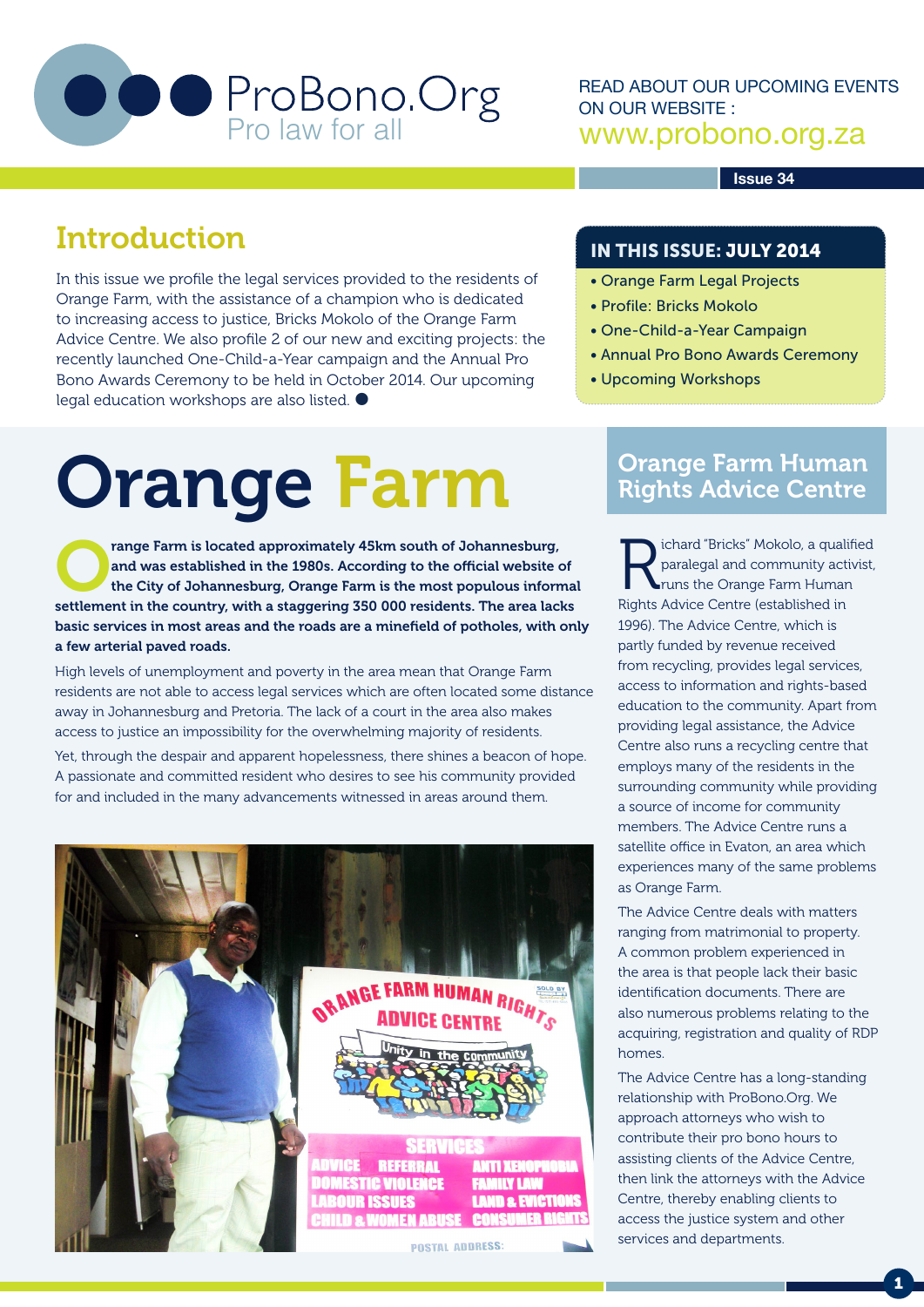#### Orange Farm continued

The work being done by Bricks and his dedicated team is invaluable as he provides a much needed service. Their commitment in the face of funding issues and various other obstacles is to be commended and supported by the legal fraternity.

### Interview with Bricks Mokolo

#### When did you start at the Advice Centre?

I became involved in about 2008.

#### What is your role at the Advice Centre?

I'm a paralegal, providing general advice to Orange Farm and the surrounding communities. I also



facilitate workshops and seminars and actively participate in community radio shows. I am also the coordinator of the Association of Gauteng Advice Offices and I serve on the national executive of the Association of Community Advice Offices SA.

#### What kind of work do you do?

My paralegal work mainly focuses on disadvantaged and vulnerable groups

## ITSOSENG WOMEN'S PROJECT

The Itsoseng Women's Project (IWP) was established by Zanele Gladys Mokolo (Bricks' wife) to assist unemployed women in Orange Farm by creating job opportunities through self-help programmes. It also empowers women by providing on-going education and training programmes. It actively strives to promote maximum participation of women in socio-economic programmes.

IWP has for the past 20 years leased a stand in Orange Farm where it runs a recycling plant, a Day-Care Centre and the Advice Centre. IWP employs 18 members of the community and also provides destitute individuals with a source of income through the recycling activities. The stand does not have any permanent structures or service delivery points, so IWP (with the assistance of the Departments of Social Development and Agriculture and JAM South Africa) erected 3 refurbished containers on the property. Each programme is run and operated from a different container.

The IWP Day-Care Centre, like many other similar Day-Care Centres in Orange Farm, has 65 children (from 0 – 6 years old) in its care and employs 4 child minders, one cook and one gardener. The Department of Social Development is providing the day care programme with subsidised funding, but the small

amount provided only buys food for 36 children and barely covers the salaries of the child minders. The Centre does not get any funding from other sources and most of the parents in the community cannot afford to pay fees.

The IWP Day-Care Centre approached ProBono.Org for assistance and advice on the new lease renewal process implemented by the City of Joburg. The Jhb Property Company (JPC) is a subsidiary of the City of Johannesburg Metropolitan Municipality and is tasked with the management and development of the City's property portfolio. All Day-Care Centres in Orange Farm who have leased property from the JPC on a 5-year lease basis, now need to apply for a renewal of their leases with cumbersome conditions attached, such as a high application fee, various registration forms, increased rentals, and moreover no assurance of renewal.

Sushila Dhever and Neil McKenzie of Fasken Martineau have agreed to assist the IWP Day-Care Centre on a pro bono basis. A meeting has been scheduled with JPC. The aim is to simplify the lease renewal process towards achieving long-term security of tenure for the Centres. This will set a legal precedent for resolving the lease renewal for many other Centres (over 50) and will have a positive impact of the lives and education of over 2 500 children.

within the community. I work hard at making people aware of their human and legal rights.

#### Why do you do this kind of work?

People need advice on their constitutional rights and they have real problems relating to housing, water, sanitation, access to identity and other documents, like birth certificates.

#### Tell us a little about yourself?

I see myself as a defender of human rights and I do this independently of any political party. I believe in good leaders who show solidarity but I see so few of them. I think a shepherd stays with his flock, regardless of politics, poverty or other challenges. I believe a good leader stays with his/ her community throughout his/her life.

Bricks is a nickname that I got from my brother during my time as a professional soccer player. It means "strength". My wife, Gladys and I have two grown boys and 1 grandson.

#### What are your future plans for the Advice Centre?

I would like to extend and grow the Centre and assist other communities in establishing Advice Centres in their areas. I want to provide access to justice by providing legal representation to community members. My focus will be on the promotion of equality, defending human rights and spreading the message that South Africa is not only for the rich. I see myself as a critical thinker who likes to challenge other people and their ideas. That is the reason I have workshops, to change people's pre-conceptions, to clear their heads and to bring them to new insights. If people are open, they will begin to think radically and equality will no longer be an ideal but a reality.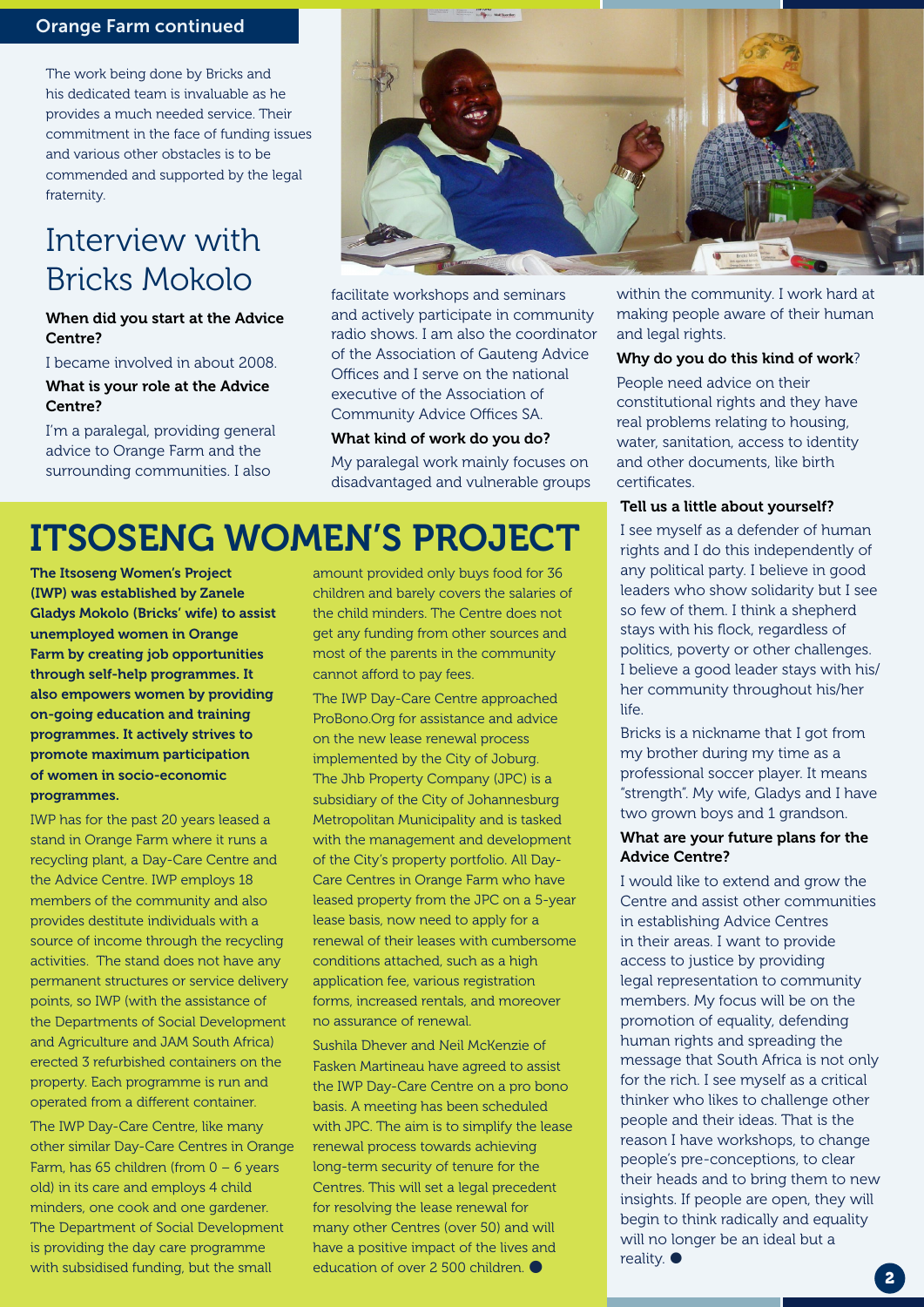## ONE-CHILD-A-YEAR CAMPAIGN LAUNCH

roBono. Org has as its mission the provision of free legal services to those members of society that cannot afford private legal fees. Children are one group that particularly need protection, support and proper care, but often face abuse, neglect or maltreatment. They are the members of our society that most frequently have no voice within the legal system.

Over the past year we have become aware of the huge need to provide direct legal assistance and/or representation to children in the courts. As many as 15 cases per day are being dealt with in most Children's Courts. The cases range from abuse, abandonment and trafficking, to the removal of children from unsafe or violent conflict situations. In one instance it was said that two minors were locked in a house for about two weeks without any proper care or access to food. In another matter, a mother was said to have been sexually advertising her minor children online. We have heard reports of social workers selling babies, children being placed back in very abusive or violent situations, children being repeatedly raped or sexually exploited and abused (due to a lack of prosecution) and abandoned to fend for themselves without any proper support or alternative placement. Sometimes the places of safety where children should be protected, are places filled with neglect and danger.

On becoming aware of the enormities of the crisis, ProBono.Org has launched the One-Child-a-Year-Campaign. The aim of the campaign is to find legal representation for children in need by securing the commitment of attorneys and/or advocates to oversee and monitor the entire legal process, thereby ensuring the child's wellbeing. Lawyers need to remain involved for as long as it takes. This means that the lawyer must ensure that if there is a court case, he or she represents the child and the case is properly finalised



Lawyers can apply to become pro bono curators (at the High Court) when children are orphaned or for various other reasons have no one to look after their financial, educational and social interests.

Mediators can ensure that children have their own representatives, so that their voices are heard in family conflict situations. In all circumstances where children are involved in legal proceedings they should be able to have their own independent legal representatives.

To launch the campaign, Pro Bono. Org held a well-attended informationsharing seminar launch on 18 June 2014 to spark interest among attorneys and advocates. A panel of excellent specialist speakers including a Children's Court Magistrate, Michal Johnson (Hogan Lovells SA), Carina du Toit (Centre for Child Law) and Luke Lamprecht (Jhb Child Advocacy Forum); all gave insightful and compelling presentations into the circumstances when legal representation is crucial to ensure that children's rights are protected. The presentations are available on our website: www.probono.org.za.

ProBono.Org is recruiting attorneys and advocates to commit to taking on these matters. We undertake to secure cases for attorneys and advocates through our close association with the children's courts, NGOs (particularly those that work with children) social workers, health care practitioners and family members. Our task will be to obtain proper instructions, background information and supporting documents to ensure these cases that have merit, and where children are in need of legal support, are taken up by our pro bono lawyers.

We will produce a booklet at the end of every year, highlighting the cases dealt with, the outcomes (or interim outcomes) of the cases, profiling the attorneys and advocates that have represented children and the impact that the campaign is having. In this way, we hope to grow the project into one where thousands of lawyers assist thousands of children to be properly protected and enabled to have their constitutional right to safety and dignity realised.

#### Sign up to the One-Chid-A-Year Campaign

Contact Annelie du Plessis email: annelie@probono.org.za tel: 011 339 6080